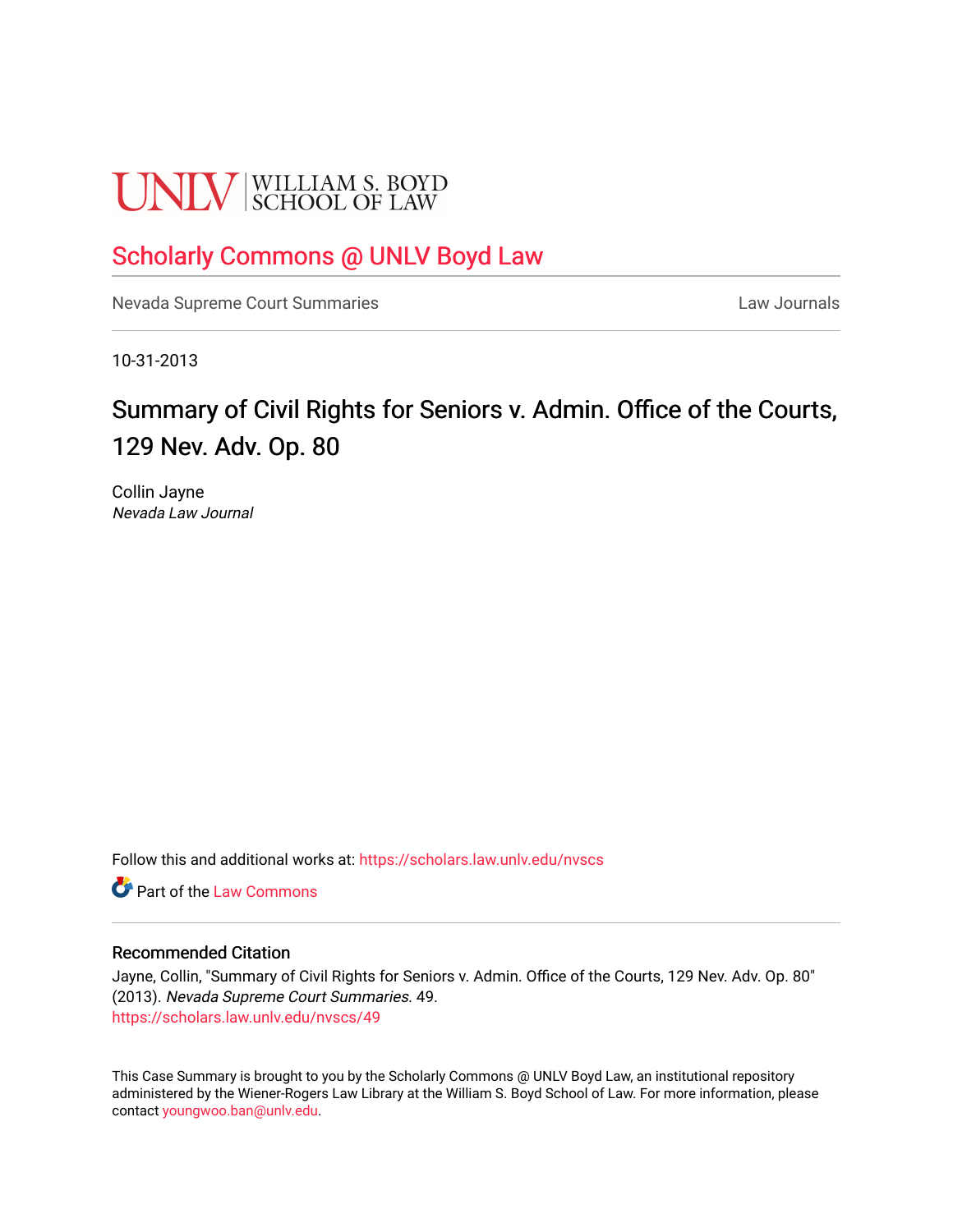*Civil Rights for Seniors v. Admin. Office of the Courts*, 129 Nev. Adv. Op. 80 (Oct. 31, 2013)<sup>1</sup>

#### STATUTORY INTERPRETATION: PUBLIC ACCESS TO FMP RECORDS

#### **Summary**

The Court determined two issues: (1) the scope of public access to records maintained by the Administration of the Courts (AOC); and (2) whether documents related to the Foreclosure Mediation Program (FMP) are confidential as a matter of law.

#### **Disposition**

The district court properly rejected access to the requested information based on the confidentiality provisions set forth in the Foreclosure Mediation Rules (FMRs).

#### **Factual and Procedural History**

Civil Rights for Seniors (CRS) sought access to information contained in FMP records, pursuant to Nevada's Public Records Act (the Act)<sup>2</sup>. These records are maintained by the AOC in its capacity as Mediation Administrator. The AOC offered CRS some of the requested documents in redacted or statistical form, but would not provide other information which it considered either confidential or privileged.

CRS filed a petition for a writ of mandamus in district court to compel the AOC to provide the documents in full, arguing that the redacted information was insufficient for its desired use. The AOC responded that it was not a government entity as defined in the Act, so it was not compelled to disclose. Further, the requested documents would reveal sensitive information about homeowners, who had been assured that certain aspects of the process would be confidential. Lastly, the AOC argued that disclosure of the mediator statements and trustee affidavits may discourage future FMP participation.

The district court denied CRS's petition, stating that the AOC is a judicial entity, and as such is not included in the Act's definition of "[g]overnmental entity." The court also found that the requested documents are otherwise confidential as a matter of law. CRS appealed.

#### **Discussion**

#### *The requested records are confidential under the Act*

The Act dictates that "unless otherwise declared confidential, all public books and public records of a governmental entity must be open at all times during office hours to inspection by any person."<sup>3</sup> Although CRS argued that this applies to the judiciary, the Court declined to make a decision on this point because it concluded that the records in question are confidential as a matter of law.

 $\frac{1}{1}$  By Collin Jayne.

<sup>2</sup> NEV. REV. STAT. §239 (2013).

<sup>3</sup> NEV. REV. STAT. §239.010(1) (2013).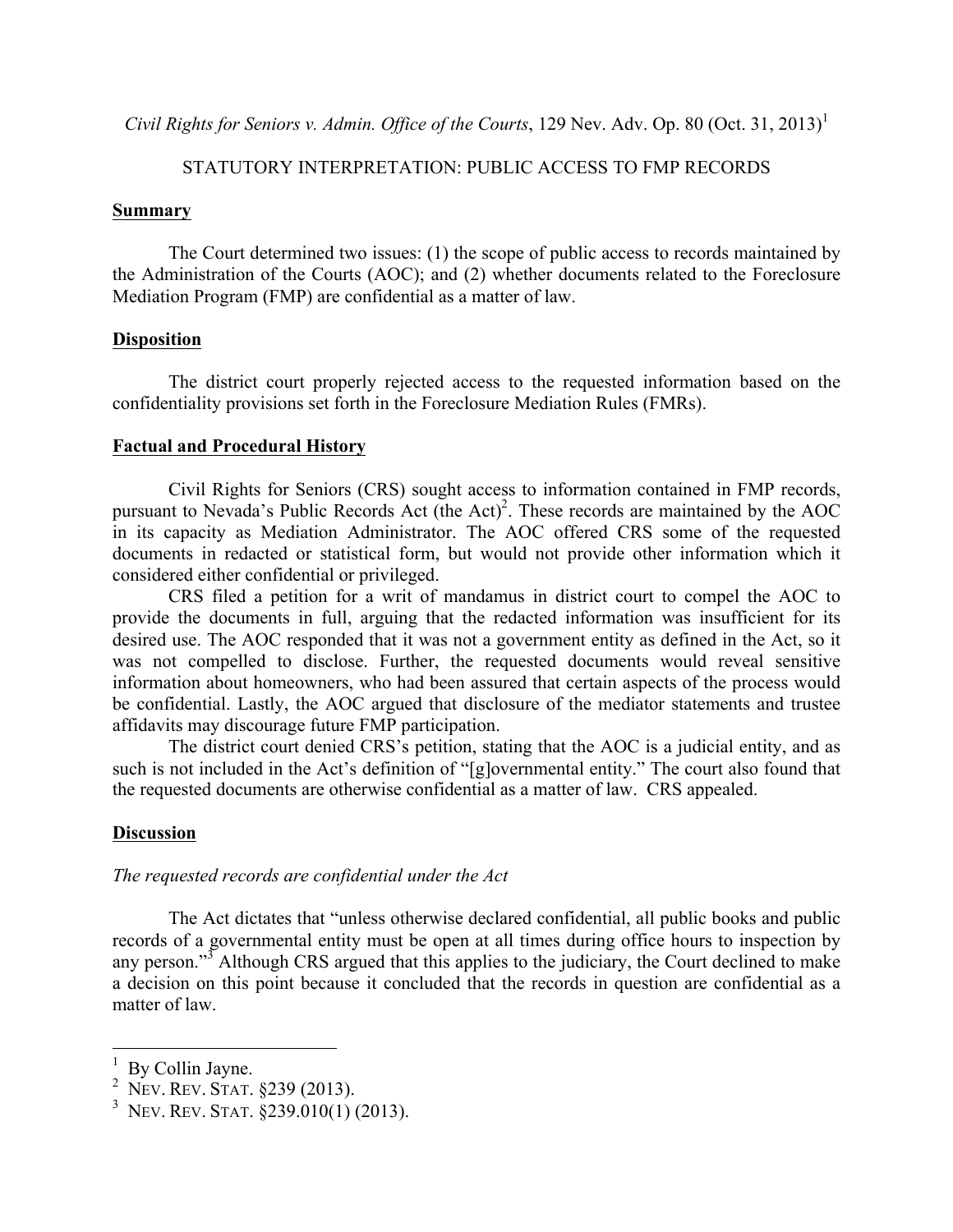The Nevada Supreme Court is to carry out FMP statutory provisions by "[e]stablishing procedures to protect the mediation process from abuse."<sup>4</sup> To this end, the Court enacted the FMRs, which dictate confidentiality of many FMP documents, including "[a]ll documents and discussions presented during the mediation … *except* in an action for judicial review." <sup>5</sup> In addition, "[a]ny program-issued certificate is considered confidential until recorded."<sup>6</sup> The Court further rejected CRS's argument that the First Amendment guarantees the public's right to access the information because it does not relate to a public judicial proceeding.<sup>7</sup>

Thus, the plain language of the FMRs state that "any documents or discussions presented at mediation, as well as any unrecorded certificates, are unequivocally confidential unless and until a participant files a petition for judicial review or the certificate is recorded." All of the information requested by CRS were documents presented at mediation, documents that embody the discussions and negotiations that took place, and certificates without regard to their recording status, which are therefore confidential as a matter of law according to the FMRs.

#### *The requested documents are not court records*

The Court also rejected CRS's argument that the information should be available as court records. The definition of "court records" in the Supreme Court Rules Governing Sealing and Redacting Court Records (SRCR) includes information that is maintained by a court in connection with a judicial proceeding, but explicitly doesn't include information gathered or stored by another entity to which the court has access but which is not entered in connection with a judicial proceeding.<sup>8</sup> Because the FMP process is completed before, and often in lieu of, the initiation of a proceeding in any court, the requested records are not court records subject to disclosure under SRCR 1(3).

#### *The common law does not mandate disclosure*

Citing *Nixon v. Warner Commc'ns, Inc.*<sup>9</sup>, the Court upheld the AOC's justification of withholding the information from the public, because the requested documents were not court records and were not otherwise open to the public. Furthermore, the AOC's interest in maintaining the confidentiality of participant information was justified, given the personal and sensitive nature of the information involved.

#### **Conclusion**

Because the FMRs plainly classify the requested information as confidential, and considering the judiciary's authority to manage its own affairs, the Court held that "the

 <sup>4</sup> NEV. REV. STAT. §107.086(8)(d) (2013).

<sup>&</sup>lt;sup>5</sup> Nev. F.M.R. 19.

<sup>&</sup>lt;sup>6</sup> Nev. F.M.R. 7(3).

<sup>7</sup> *See* Del Papa v. Steffen, 112 Nev. 369, 374, 915 P.2d 245,248 (1996).

<sup>&</sup>lt;sup>8</sup> Nev. R. S.R.C.R. 2(2)(a)–(b).<br><sup>9</sup> 125 U.S. 500, 507, 09 (1079).

<sup>&</sup>lt;sup>9</sup> 435 U.S. 588, 597–98 (1978) (holding that the public's "general right to inspect and copy public records" is not absolute and courts have inherent authority to deny public access to its records when justified).